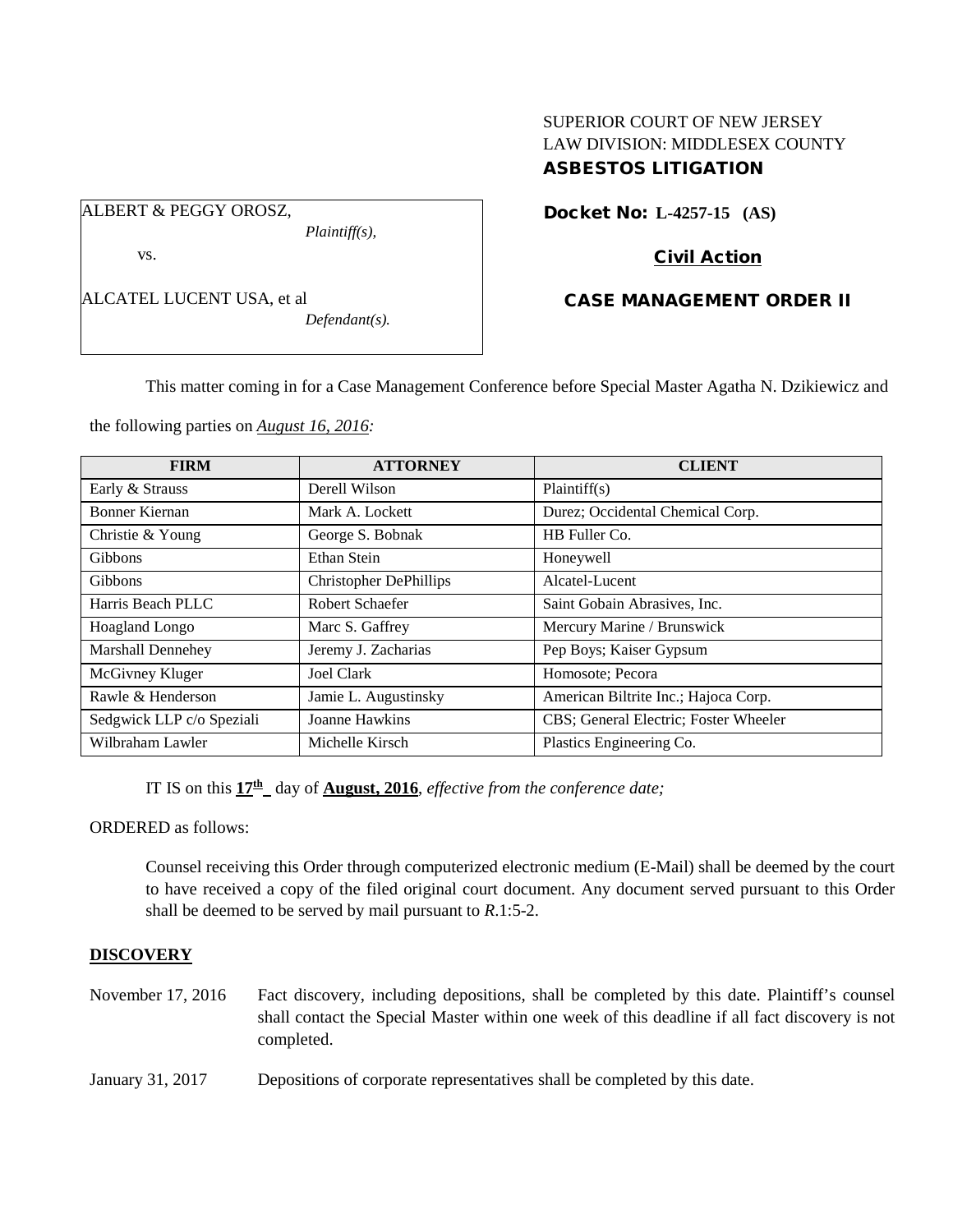### **EARLY SETTLEMENT**

October 31, 2016 Settlement demands shall be served on all counsel and the Special Master by this date.

### **SUMMARY JUDGMENT MOTION PRACTICE**

- February 17, 2017 Plaintiff's counsel shall advise, in writing, of intent not to oppose motions by this date.
- March 3, 2017 Summary judgment motions shall be filed no later than this date.
- March 31, 2017 Last return date for summary judgment motions.

### **MEDICAL DEFENSE**

- January 17, 2017 Plaintiff shall serve medical expert reports by this date.
- January 17, 2017 Upon request by defense counsel, plaintiff is to arrange for the transfer of pathology specimens and x-rays, if any, by this date.
- April 28, 2017 Defendants shall identify its medical experts and serve medical reports, if any, by this date. **In addition, defendants shall notify plaintiff's counsel (as well as all counsel of record) of a joinder in an expert medical defense by this date.**

### **LIABILITY EXPERT REPORTS**

- February 28, 2017 Plaintiff shall identify its liability experts and serve liability expert reports or a certified expert statement by this date or waive any opportunity to rely on liability expert testimony.
- April 28, 2017 Defendants shall identify its liability experts and serve liability expert reports, if any, by this date or waive any opportunity to rely on liability expert testimony.

## **EXPERT DEPOSITIONS**

May 19, 2017 Expert depositions shall be completed by this date. To the extent that plaintiff and defendant generic experts have been deposed before, the parties seeking that deposition in this case must file an application before the Special Master and demonstrate the necessity for that deposition. To the extent possible, documents requested in a deposition notice directed to an expert shall be produced three days in advance of the expert deposition. The expert shall not be required to produce documents that are readily accessible in the public domain.

### **PRE-TRIAL AND TRIAL**

- November 1, 2016 The settlement conference previously scheduled on this date is **cancelled**.
- May 16, 2017 @ 1:30pm Settlement conference. All defense counsel shall appear with authority to negotiate settlement and have a representative authorized to negotiate settlement available by phone. Any request to be excused from the settlement conference shall be made to the Special Master no later than 4:00pm of the day prior to the conference.

\_\_\_\_\_\_\_\_\_\_\_\_\_\_\_\_\_\_\_\_\_\_\_\_\_\_\_\_\_\_\_\_\_\_\_\_\_\_\_\_\_\_\_\_\_\_\_\_\_\_\_\_\_\_\_\_\_\_\_\_\_\_\_\_\_\_\_\_\_\_\_\_\_\_\_\_\_\_\_\_\_\_\_\_\_\_\_\_\_\_\_\_\_\_\_\_\_\_\_\_\_\_\_\_\_\_\_\_\_\_